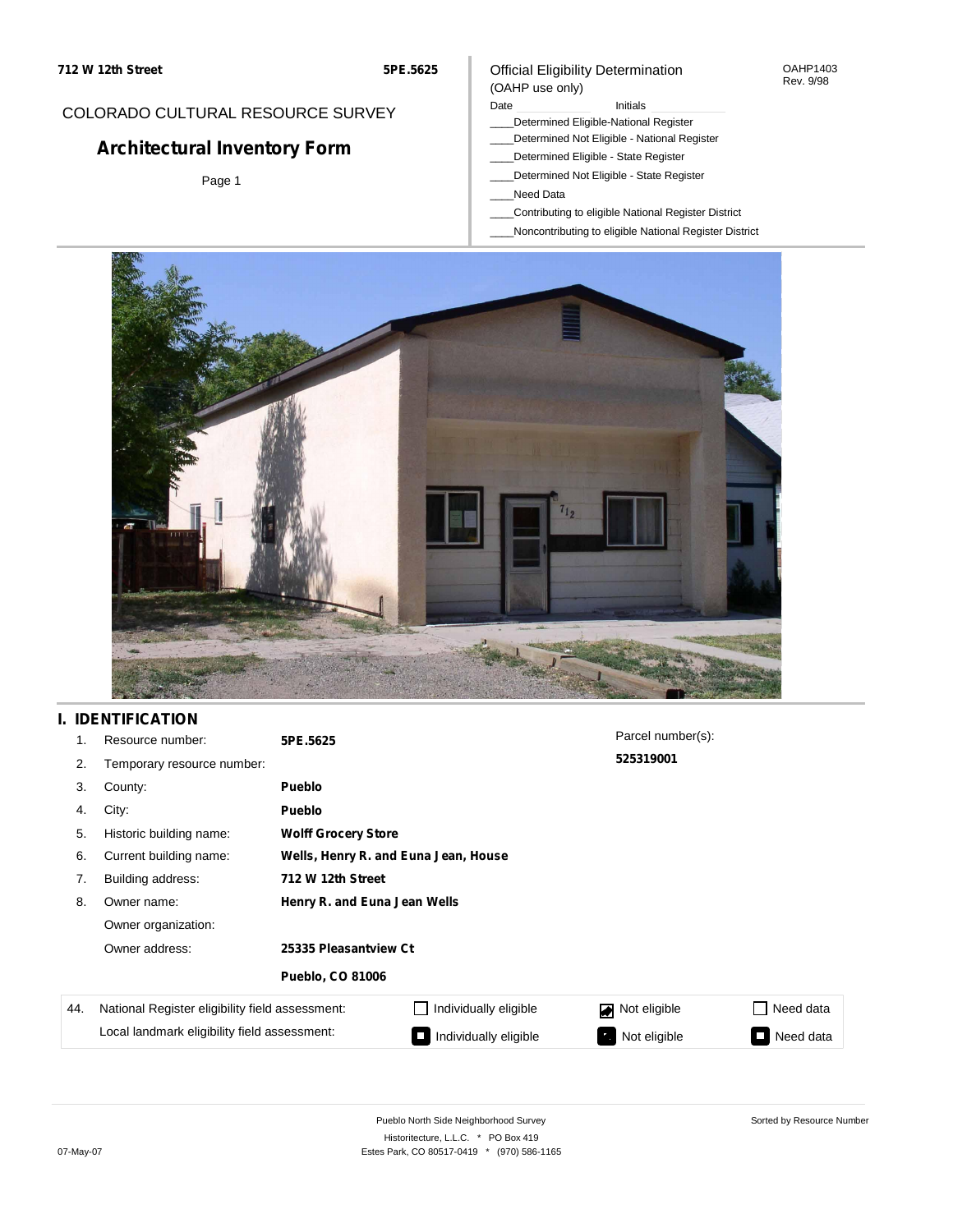Page 2

## **II. GEOGRAPHIC INFORMATION**

| 9.  | P.M.                    | 6th |                 |  |              | Township:<br><b>20S</b> |  |       |                             | 65W<br>Range: |           |           |                   |  |         |
|-----|-------------------------|-----|-----------------|--|--------------|-------------------------|--|-------|-----------------------------|---------------|-----------|-----------|-------------------|--|---------|
|     |                         | NE. | 1/4             |  | of <b>SE</b> | 1/4                     |  | of NE | 1/4                         | of            | <b>SW</b> | 1/4       | of Section        |  | 25      |
|     | 10. UTM reference zone: |     |                 |  |              | 13                      |  |       |                             |               |           |           |                   |  |         |
|     | Easting:                |     |                 |  |              | 533562                  |  |       |                             |               |           | Northing: |                   |  | 4236507 |
| 11. |                         |     | USGS quad name: |  |              | <b>Northeast Pueblo</b> |  |       |                             |               |           | Scale:    |                   |  | 7.5     |
|     | Year:                   |     |                 |  |              | 1974)                   |  |       | 1961 (Photorevised 1970 and |               |           |           |                   |  |         |
|     | 12. $Lot(s)$ :          |     |                 |  |              |                         |  |       | East half of Lot 1; Block 1 |               |           |           |                   |  |         |
|     | Addition:               |     |                 |  |              | <b>Craig's Addition</b> |  |       |                             |               |           |           | Year of addition: |  | 1871    |

13. Boundary description and justification:

The boundary, as described above, contains but does not exceed the land historically associated with this property.

Metes and bounds exist:

 $\Box$ 

## **III. ARCHITECTURAL DESCRIPTION**

| 14. | Building plan (footprint, shape):    | <b>Rectangular Plan</b>              |                       |
|-----|--------------------------------------|--------------------------------------|-----------------------|
|     | Other building plan descriptions:    |                                      |                       |
| 15. | Dimensions in feet (length x width): | 1,260 square feet                    |                       |
| 16. | Number of stories:                   | 1                                    |                       |
| 17. | Primary external wall material(s):   | <b>Stucco</b>                        | Other wall materials: |
|     |                                      | <b>Wood/Horizontal Siding</b>        |                       |
| 18. | Roof configuration:                  | <b>Gabled Roof/Front Gabled Roof</b> |                       |
|     | Other roof configurations:           |                                      |                       |
| 19. | Primary external roof material:      | <b>Asphalt Roof/Composition Roof</b> |                       |
|     | Other roof materials:                |                                      |                       |
| 20. | Special features:                    | Fence                                |                       |
|     |                                      | Porch                                |                       |

### 21. General architectural description:

Oriented to the north, this building rests in a concrete slab. Cream-tinted stucco clads the exterior walls, which appear to consist of bricks or structural clay tiles. Broad, cream-painted, horizontal, wooden composition siding covers the wall beneath the integral porch. Windows are 1-beside-1-light, sliding sash, with white vinyl frames and brown-painted, wood surrounds. A shallow, integral porch dominates the front (north) façade. Opening east of center in the otherwise symmetrical façade is the principal doorway. It hosts a brown-painted wood slab door, opening behind an aluminum-frame storm door. Another doorway opens in the east end of the rear (south) elevation. It hosts a 4-panel, 1-light, glass-in-wood-frame door, painted-white. It opens behind an aluminum-frame storm door. A 2-step concrete stoop approaches the doorway. A boarded opening appears above and to the west of this doorway. Metal louvered attic vents pierce the gables. Brown asphalt shingles cover the front-gabled **roof, and brown-painted wood fascia and soffit box the eaves.**

### 22. Architectural style:

**No Style**

Other architectural styles:

Building type:

23. Landscape or special setting features: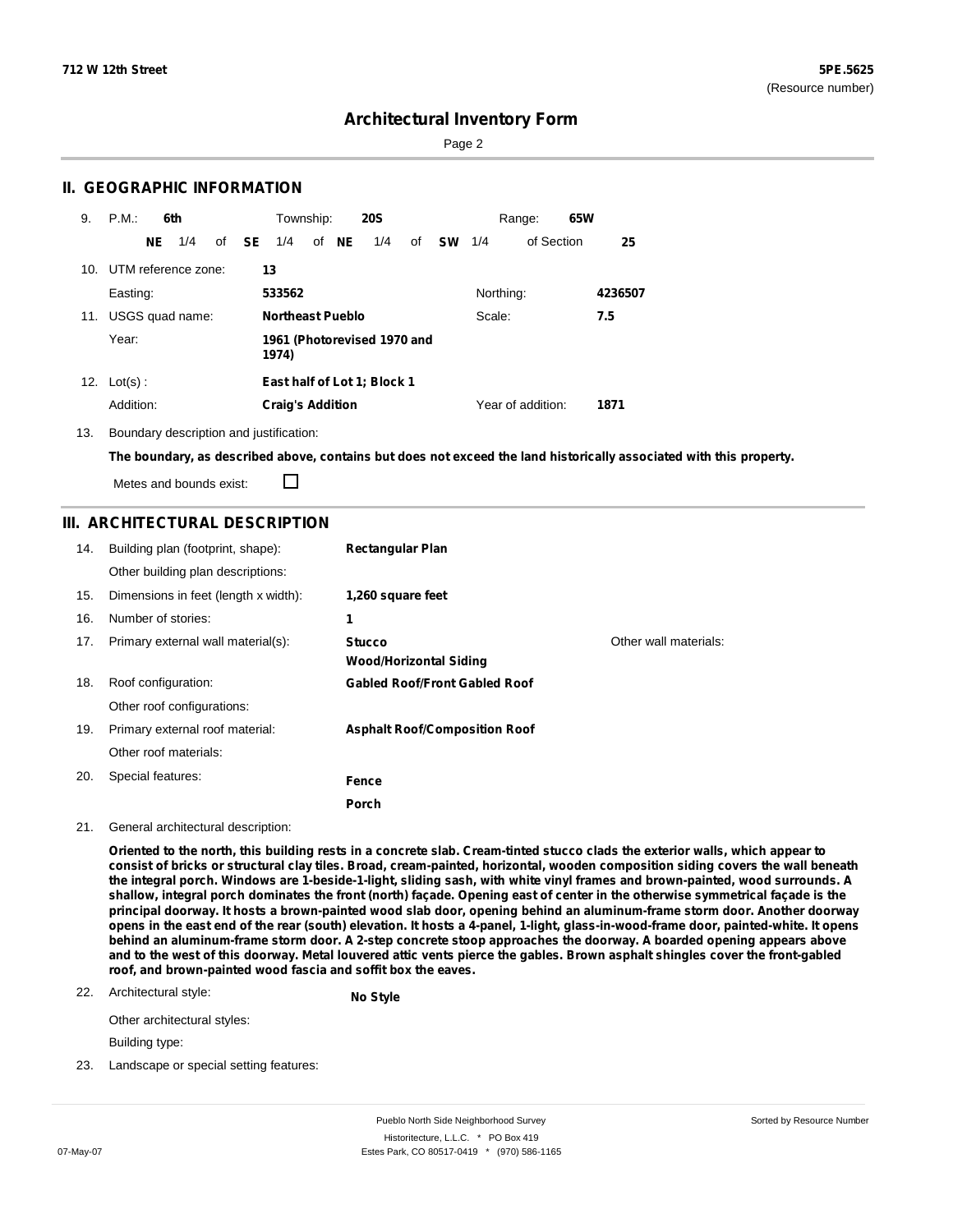Page 3

This property is located on terrain sloping downward from north to south, with an elevation of around 4,700 feet above mean sea level. The neighborhood features modest, one- and two-story houses. This property is located on the south side of West 12th Street, an east-west-oriented thoroughfare. It is situated between 1119 West Street, to the east, and 714 West 12th Street to the west, and has an unusually shallow setback from the street. A grass strip separates the sidewalk from the street. Surrounding the house is a planted-grass yard, with mature landscaping. A wood privacy fence encloses the back yard. **Adjacent to the alley behind (south of) this building is a packed-earth parking area.**

24. Associated buildings, features or objects: **No associated buildings identified.**

## **IV. ARCHITECTURAL HISTORY**

| 25. | Date of Construction:  | Estimate:                        | 1920 | Actual:                                                                                                                                                 |
|-----|------------------------|----------------------------------|------|---------------------------------------------------------------------------------------------------------------------------------------------------------|
|     | Source of Information: |                                  |      | Sanborn Fire Insurance Maps (for Pueblo, Colorado). New York: Sanborn Map and<br>Publishing Co., 1883, 1886, 1889, 1893, 1904-05, 1904-51, and 1904-52. |
|     |                        | Co. consulted 1886 through 2003. |      | Pueblo City Directory. Pueblo, Co.; Salt Lake City; Kansas City, Mo.; and others: R.L. Polk &                                                           |
| 26. | Architect:             | unknown                          |      |                                                                                                                                                         |
|     | Source of information: |                                  |      |                                                                                                                                                         |
| 27. | Builder:               | unknown                          |      |                                                                                                                                                         |
|     | Source of information: |                                  |      |                                                                                                                                                         |
| 28. | Original Owner:        | James M. Thompson                |      |                                                                                                                                                         |
|     | Source of information: | Co. consulted 1886 through 2003. |      | Pueblo City Directory. Pueblo, Co.; Salt Lake City; Kansas City, Mo.; and others: R.L. Polk &                                                           |
| 29. | Construction history:  |                                  |      |                                                                                                                                                         |

According to Pueblo County tax records, this building was constructed in 1912. However, city directories and Sanborn insurance maps suggest that this building existed around 1920. An analysis of the form, style, and materials corroborates a circa 1920 date of construction. It replaced an older store building, dating to around 1900, that was moved just west, to become a private residence addressed as 714 W 12th Street (5PE.5626). In the 1970s, owners converted this neighborhood grocery store into a private residence. The building appears to have originally been a concrete block or structural clay tile structure with a shed roof and false front. The stucco, replaced windows, and gabled roof date to the conversion of this storefront into a **dwelling.**

30. Location: **original** Date of move(s):

## **V. HISTORICAL ASSOCIATIONS**

| 31. Original use(s):     | <b>Grocery Store</b>   |
|--------------------------|------------------------|
| 32. Intermediate use(s): | <b>Grocery Store</b>   |
| 33. Current use(s):      | <b>Single Dwelling</b> |
| 34. Site type(s):        | <b>Residence</b>       |

35. Historical background:

This store building was constructed areound 1920 to replace a much smaller storefront at the same location. The owner through 1930 was the Edwin H. Wolff. Around 1935, its was known as the Penny Odd Grocery. Bryan William Jennings operated the grocery store and meat market around 1940 and resided in the house sharing this same lot, addressed 714 West 12th **Street. By 1945, veteran grocer Oscar Wheeler operated this store as Wheeler Grocery & Market.**

Around 1950, Arthur B. Torrey acquired the enterprise and renamed it Twelfth Street Market. He came to Pueblo in 1936. With his wife, Ruby, Arthur Torrey had two children: Mrs. Milo McClure and Charles Torrey. Arthur sold the store prior to 1955. He **died in September 1958.**

The new owner of the Twelfth Street Market was Lynn O. Hylton. He settled in Pueblo in 1931, and was married to Iva Le Hylton. Lynn Hylton was father of Lynn O. Hylton, Jr.; Melva June Harding; Marcella Gillespie; and Russell C. Hylton; and stepfather of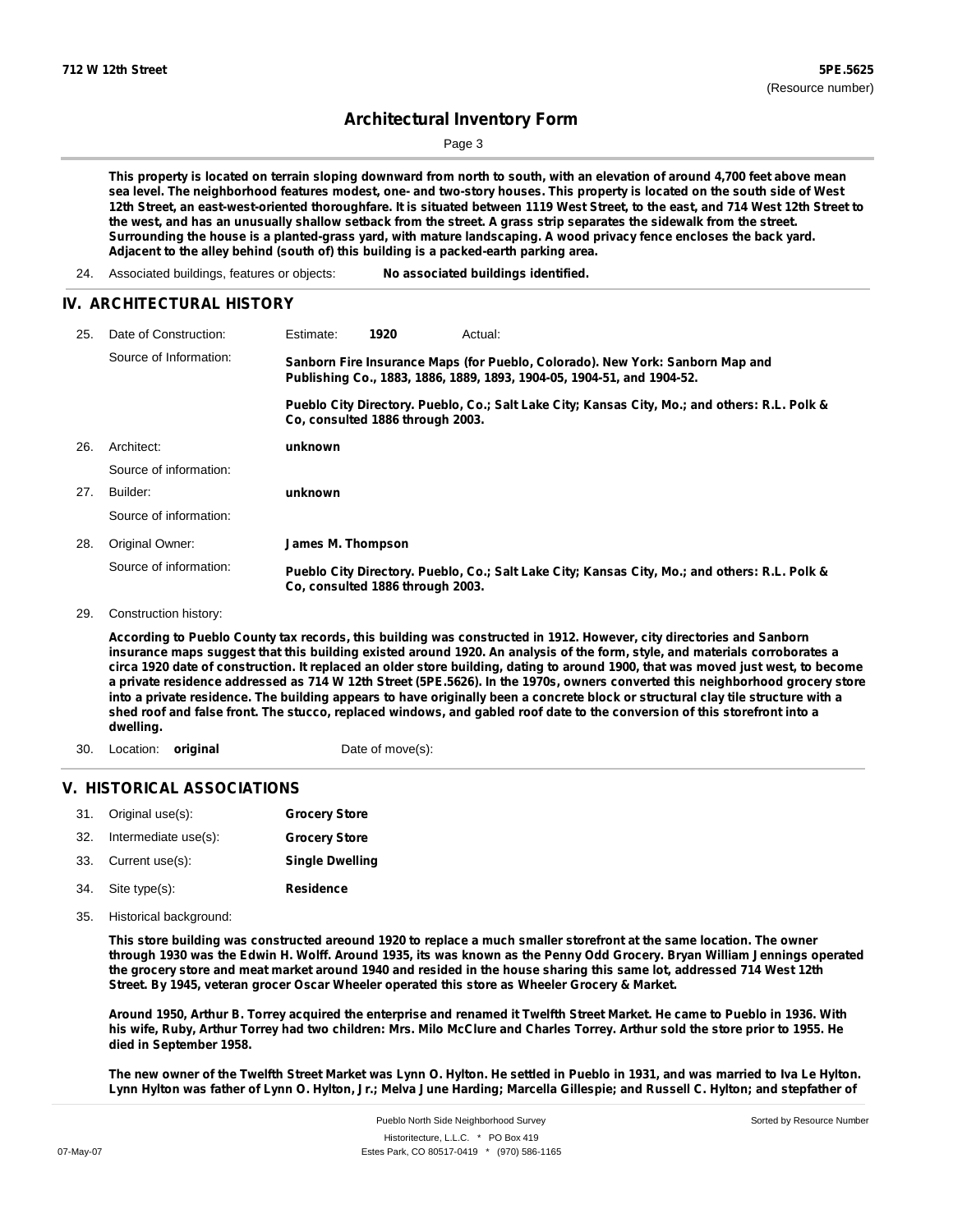Page 4

Donald Earles, Jay Earles, Betty Hylton, and Jim Earles. After selling the sore, sometime prior to 1960, he owned and operated **Belmont Pizza Village until his death in September 1964.**

This building continued to house the Twelfth Street Market through the 1960s. By the 1970s, it had been converted into a singlefamily home. Henry R. and Euna J. Wells and R.J. Kochen purchased the property in 1979. They sold it to George E. Langosh in September 1981. Later that month, Henry R. and Euna Jean Wells, the current owners, repurchased the house and appear to **operate it as a rental unit.**

**Pueblo County Office of Tax Assessor. Property information card [internet].**

**Pueblo City Directory. Pueblo, Co.; Salt Lake City; Kansas City, Mo.; and others: R.L. Polk & Co, consulted 1886 through 2003.**

**"Hylton (Lynn O.)" [obituary]. Pueblo Chieftain, 18 September 1964, p. 8A.**

**"Torrey (Arthur B.)" [obituary]. Pueblo Chieftain, 30 September 1958, p. 5.**

<sup>36.</sup> Sources of information: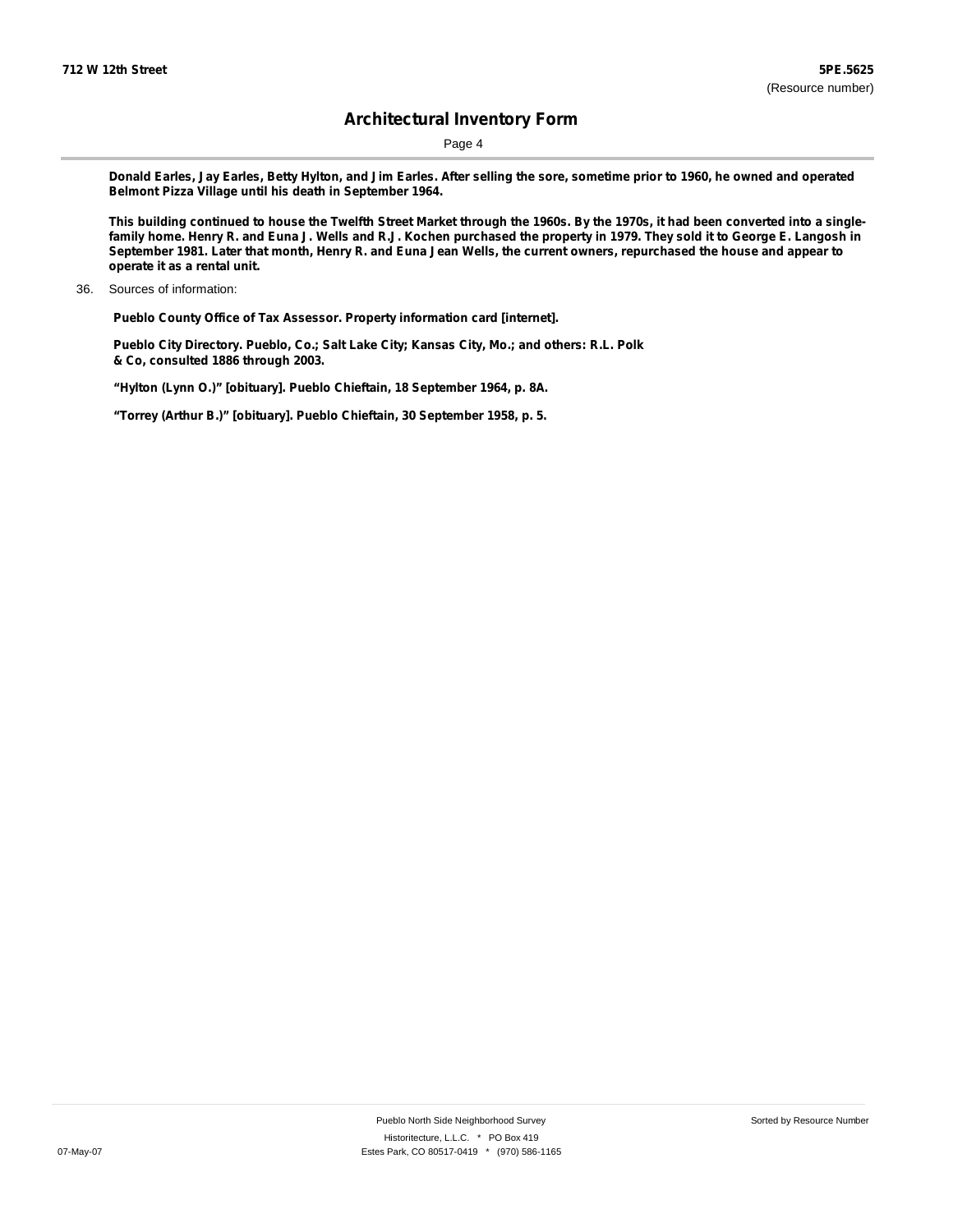Sorted by Resource Number

# **Architectural Inventory Form**

Page 5

|     | <b>VI. SIGNIFICANCE</b>                                                                                                                                                                                                                                                                                      |  |
|-----|--------------------------------------------------------------------------------------------------------------------------------------------------------------------------------------------------------------------------------------------------------------------------------------------------------------|--|
| 37. | Local landmark designation:<br>Yes $\Box$<br>No.<br>$\mathcal{P}_{\rm{in}}^{\rm{in}}$                                                                                                                                                                                                                        |  |
|     | Designation authority:                                                                                                                                                                                                                                                                                       |  |
|     | Date of designation:                                                                                                                                                                                                                                                                                         |  |
| 38. | Applicable National Register criteria:                                                                                                                                                                                                                                                                       |  |
|     | A. Associated with events that have made a significant contribution to the broad pattern of our history.<br>M                                                                                                                                                                                                |  |
|     | B. Associated with the lives of persons significant in our past.<br>$\Box$                                                                                                                                                                                                                                   |  |
|     | $\overline{\phantom{a}}$<br>C. Embodies the distinctive characteristics of a type, period, or method of construction, or represents the work<br>of a master, or that possess high artistic values, or represents a significant and distinguished entity whose<br>components may lack individual distinction. |  |
|     | D. Has yielded, or may be likely to yield, information important in history or prehistory.                                                                                                                                                                                                                   |  |
|     | Qualifies under Criteria Considerations A through G (see manual).<br>$\overline{\phantom{a}}$                                                                                                                                                                                                                |  |
|     | Does not meet any of the above National Register criteria.                                                                                                                                                                                                                                                   |  |
|     | <b>Pueblo Standards for Designation:</b>                                                                                                                                                                                                                                                                     |  |
|     | 1a. History                                                                                                                                                                                                                                                                                                  |  |
|     | Have direct association with the historical development of the city, state, or nation; or<br>$\mathbf{r}_\perp$                                                                                                                                                                                              |  |
|     | <u>1b. History</u><br>Be the site of a significant historic event; or<br>$\overline{\phantom{a}}$                                                                                                                                                                                                            |  |
|     | 1c. History<br>Have direct and substantial association with a person or group of persons who had influence on society.<br>$\overline{\phantom{a}}$                                                                                                                                                           |  |
|     | 2a. Architecture<br>Embody distinguishing characteristics of an architectural style or type; or<br>$\mathcal{L}_{\mathcal{A}}$                                                                                                                                                                               |  |
|     | 2b. Architecture                                                                                                                                                                                                                                                                                             |  |
|     | Be a significant example of the work of a recognized architect or master builder, or<br>$\mathcal{L}_{\mathcal{A}}$                                                                                                                                                                                          |  |
|     | 2c. Architecture                                                                                                                                                                                                                                                                                             |  |
|     | Contain elements of architectural design, engineering, materials, craftsmanship, or artistic merit which represent a<br>$\overline{\phantom{a}}$<br>significant or influential innovation;                                                                                                                   |  |
|     | 2d. Architecture                                                                                                                                                                                                                                                                                             |  |
|     | Portray the environment of a group of people or physical development of an area of the city in an era of history<br>$\Box$<br>characterized by a distinctive architectural style.                                                                                                                            |  |
|     | 3a. Geography                                                                                                                                                                                                                                                                                                |  |
|     | Have a prominent location or be an established, familiar, and orienting visual feature of the contemporary city, or                                                                                                                                                                                          |  |
|     | 3b. Geography                                                                                                                                                                                                                                                                                                |  |
|     | Promote understanding and appreciation of Pueblo's environment by means of distinctive physical characteristics<br>or rarity; or                                                                                                                                                                             |  |
|     | 3c. Geography                                                                                                                                                                                                                                                                                                |  |
|     | Make a special contribution to Pueblo's distinctive character.<br>$\overline{\phantom{a}}$                                                                                                                                                                                                                   |  |
|     | Not Applicable                                                                                                                                                                                                                                                                                               |  |
|     | Does not meet any of the above Pueblo landmark criteria.<br>$\Box$                                                                                                                                                                                                                                           |  |
| 39. | Area(s) of Significance:<br><b>Commerce</b>                                                                                                                                                                                                                                                                  |  |
| 40. | Period of Significance:<br>ca. 1905-1955                                                                                                                                                                                                                                                                     |  |
| 41. | National:<br>State<br>Level of significance:<br>Local                                                                                                                                                                                                                                                        |  |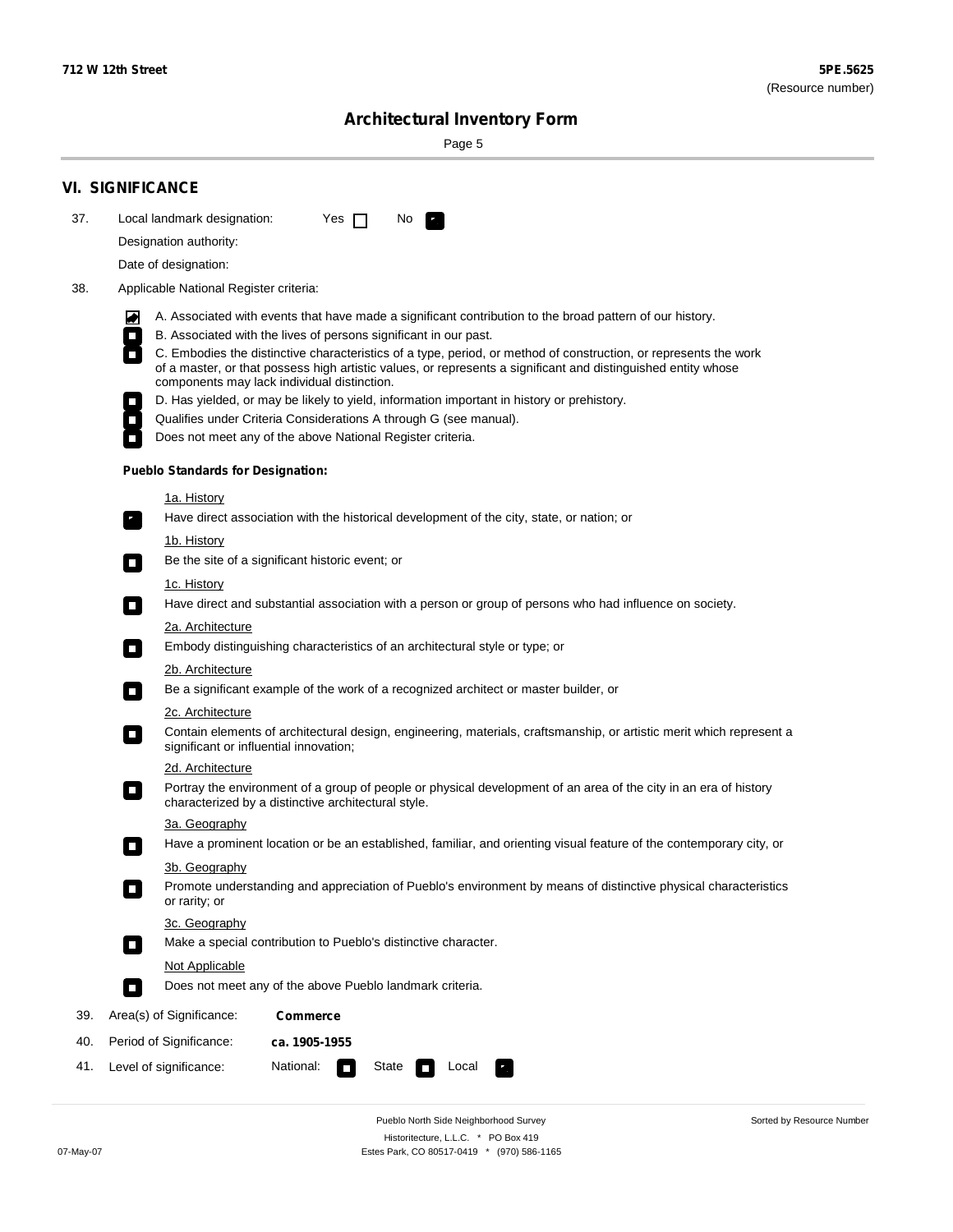Page 6

### 42. Statement of significance:

This property is historically significant under National Register criterion A (Pueblo Local Landmark criterion 1A) for its association with the development of neighborhood grocery stores in Pueblo. However, the levels of architectural and historical significance, combined with physical integrity, are not to the extent that this property would qualify for individual listing in the National Register of Historic Places, the Colorado State Register of Historic Properties, or as a City of Pueblo **Landmark. Nonetheless, it is most likely a contributing resource within any potential historic district.**

43. Assessment of historic physical integrity related to significance:

Constructed around 1920, this building exhibits a moderately low level of physical integrity relative to the seven aspects of integrity as defined by the National Park Service and the Colorado Historical Society: location, setting, design, materials, workmanship, feeling, and association. In the 1970s, owners remodeled this former grocery store into a private residence. Yet the form and general impression of the store remain intact. The building retains sufficient physical integrity to convey its **significance.**

### **VII. NATIONAL REGISTER ELIGIBILITY ASSESSMENT**

| 44. | National Register eligibility field assessment:                                                                                                                                                                                    |     |  |                   |  | $\Box$ Individually eligible | Not eligible          | $\Box$ Need data |
|-----|------------------------------------------------------------------------------------------------------------------------------------------------------------------------------------------------------------------------------------|-----|--|-------------------|--|------------------------------|-----------------------|------------------|
|     | Local landmark eligibility field assessment:                                                                                                                                                                                       |     |  |                   |  | $\Box$ Individually eligible | <b>R</b> Not eligible | Need data        |
| 45. | Is there National Register district potential?                                                                                                                                                                                     | Yes |  | No $\blacksquare$ |  |                              |                       |                  |
|     | Discuss:<br>Pueblo's North Side Neighborhood represents the evolution of the city's professional middle and upper<br>classes. Its diversity of architectural styles and forms directly represents the city's changing economic and |     |  |                   |  |                              |                       |                  |

**classes. Its diversity of architectural styles and forms directly represents the city's changing economic and cultural climates. As well, the neighborhood is distinctive because it appears to have evolved independently of the area's dominant industry, steel manufacturing.**

> Yes Yes

No<sub>I</sub>

No  $\blacksquare$  N/A  $\blacksquare$ 

 $N/A$ 

If there is National Register district potential, is this building contributing:

46. If the building is in existing National Register district, is it contributing:

## **VIII. RECORDING INFORMATION**

| 47. | Photograph numbers): | <b>CD-ROM Photo Disc: North Side Photos</b><br>File Name(s): 12thstw712                                                       |
|-----|----------------------|-------------------------------------------------------------------------------------------------------------------------------|
|     | Negatives filed at:  | <b>Special Collections</b><br><b>Robert Hoag Rawlings Public Library</b><br>100 East Abriendo Avenue<br>Pueblo, CO 81004-4290 |
| 48. | Report title:        | <b>Pueblo North Side Neighborhood Survey</b>                                                                                  |
| 49. | $Date(s)$ :          | 06/21/05                                                                                                                      |
| 50. | Recorder(s):         | <b>Adam Thomas</b>                                                                                                            |
| 51. | Organization:        | Historitecture, L.L.C.                                                                                                        |
| 52. | Address:             | <b>PO Box 419</b>                                                                                                             |
|     |                      | Estes Park, CO 80517-0419                                                                                                     |
| 53. | Phone number(s):     | (970) 586-1165                                                                                                                |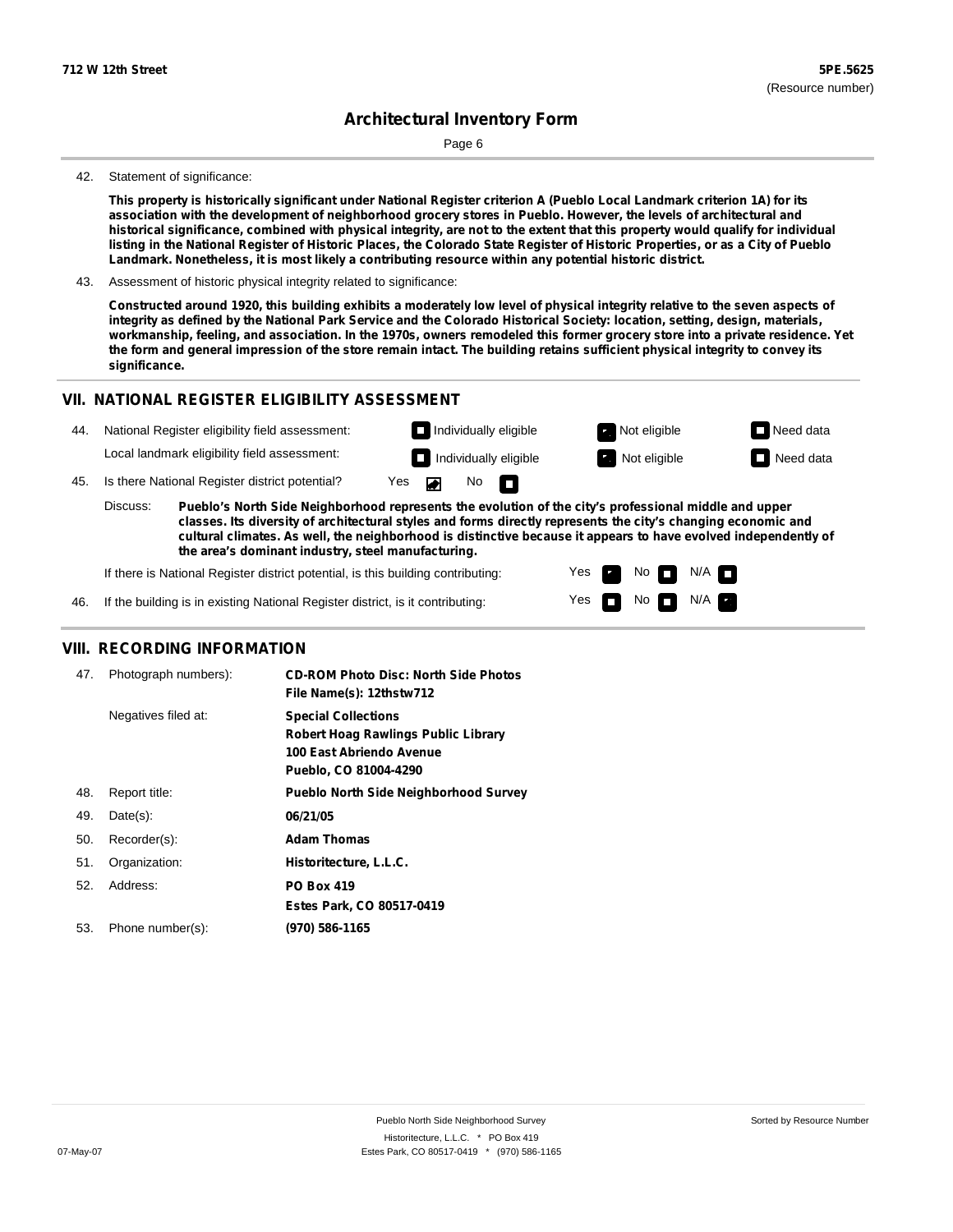Page 7